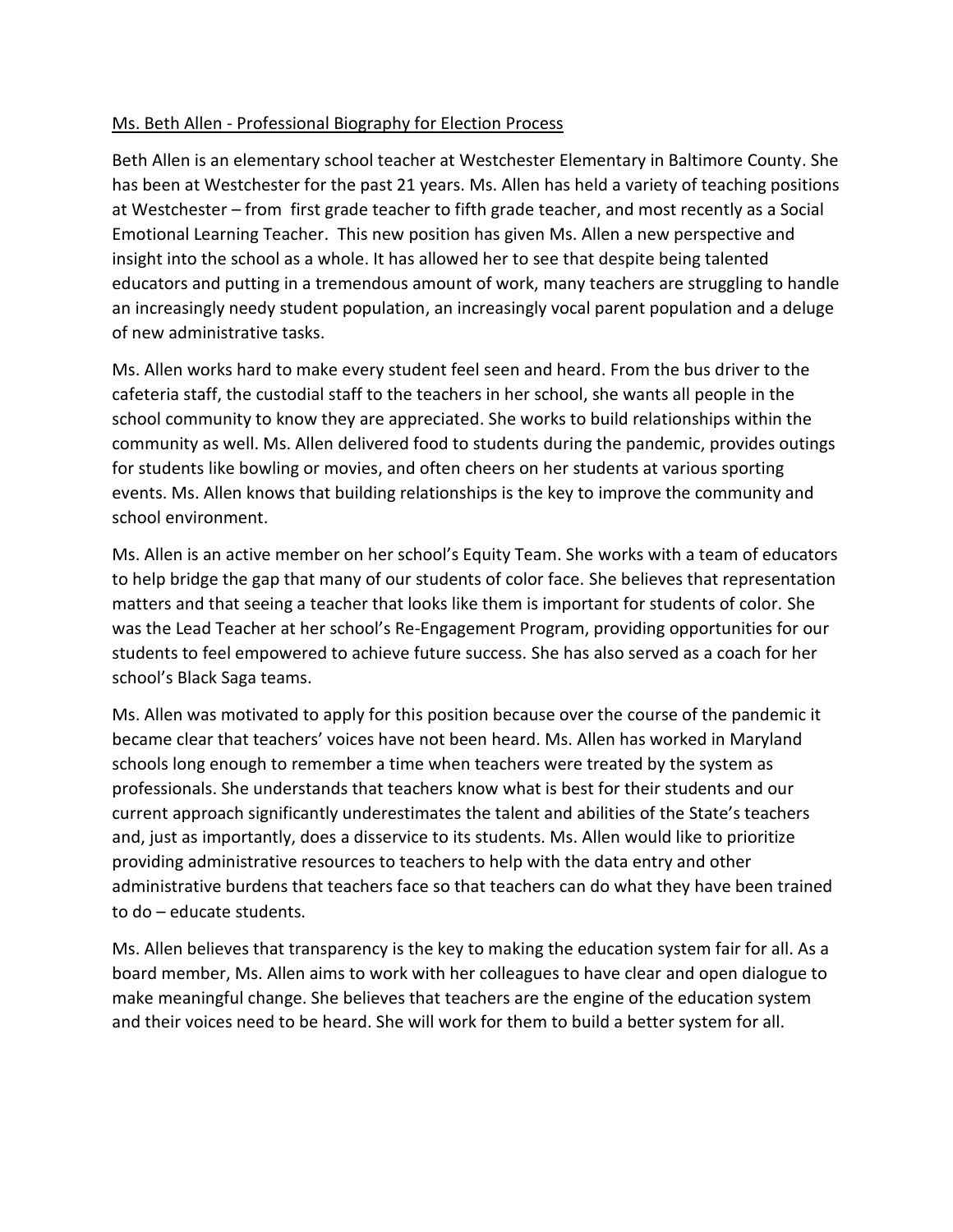# **BETH ALLEN**

## PROFESSIONAL EXPERIENCE

| <b>Baltimore County Public Schools, Westchester Elementary</b><br>Fifth Grade Teacher, 2001 – 2003<br>Fourth Grade Teacher, 2003 - 2005<br>First Grade Teacher, 2005 - 2011, 2012 - 2019<br>Second Grade Teacher, 2011-2012<br>Social Emotional Learning Teacher (SCLS Program), 2019-Present | Catonsville, Maryland    |
|-----------------------------------------------------------------------------------------------------------------------------------------------------------------------------------------------------------------------------------------------------------------------------------------------|--------------------------|
| <b>Camp Invention</b><br>Director of STEM-Focused Summer Camp, 2002-2021                                                                                                                                                                                                                      | Catonsville, Maryland    |
| King Kaumualii Elementary School<br>Special Education Teacher - Inclusion and Self-Contained Classroom<br>Fifth Grade Teacher, 2000-2001                                                                                                                                                      | Hanamaulu, Kauai, Hawaii |
| <b>EDUCATION</b>                                                                                                                                                                                                                                                                              |                          |
| <b>Syracuse University</b><br>Bachelor of Science in Inclusive Education and Special Education.                                                                                                                                                                                               | Syracuse, New York       |
| <b>Various Educational Institutions</b>                                                                                                                                                                                                                                                       |                          |

Masters equivalency with continuing education credits from various educational institutions.

## **CERTIFICATIONS**

Advanced Professional Certificate – Elementary Education 1-6 Middle School Generic Special Education 1-8 Ancillary Credits – Special Education and Reading

## LEADERSHIP AND COMMUNITY INVOLVEMENT

#### **Leadership Positions**

Member of Institutional Leadership Team; Member of Equity Team; Lead Teacher for Saturday Re-Engagement Program; Coach of Black Saga (Black Excellence) Team; Member of Behavior Intervention Team; Grade Level Team Leader; School Store Sponsor; Director of Camp Invention, a STEM-focused Learning Summer Camp.

#### **Community Involvement**

Fourth of July School Parade Volunteer, Community Food Delivery During Pandemic; Outings with Students in the Community (movies/bowling, sporting events); Fundraising Coordinator for school events.

## AWARDS/OTHER RECOGNITION

Nominated for Baltimore County Chamber of Commerce Teacher of the Year. Nominated for Catonsville Chamber of Commerce Teacher of the Year.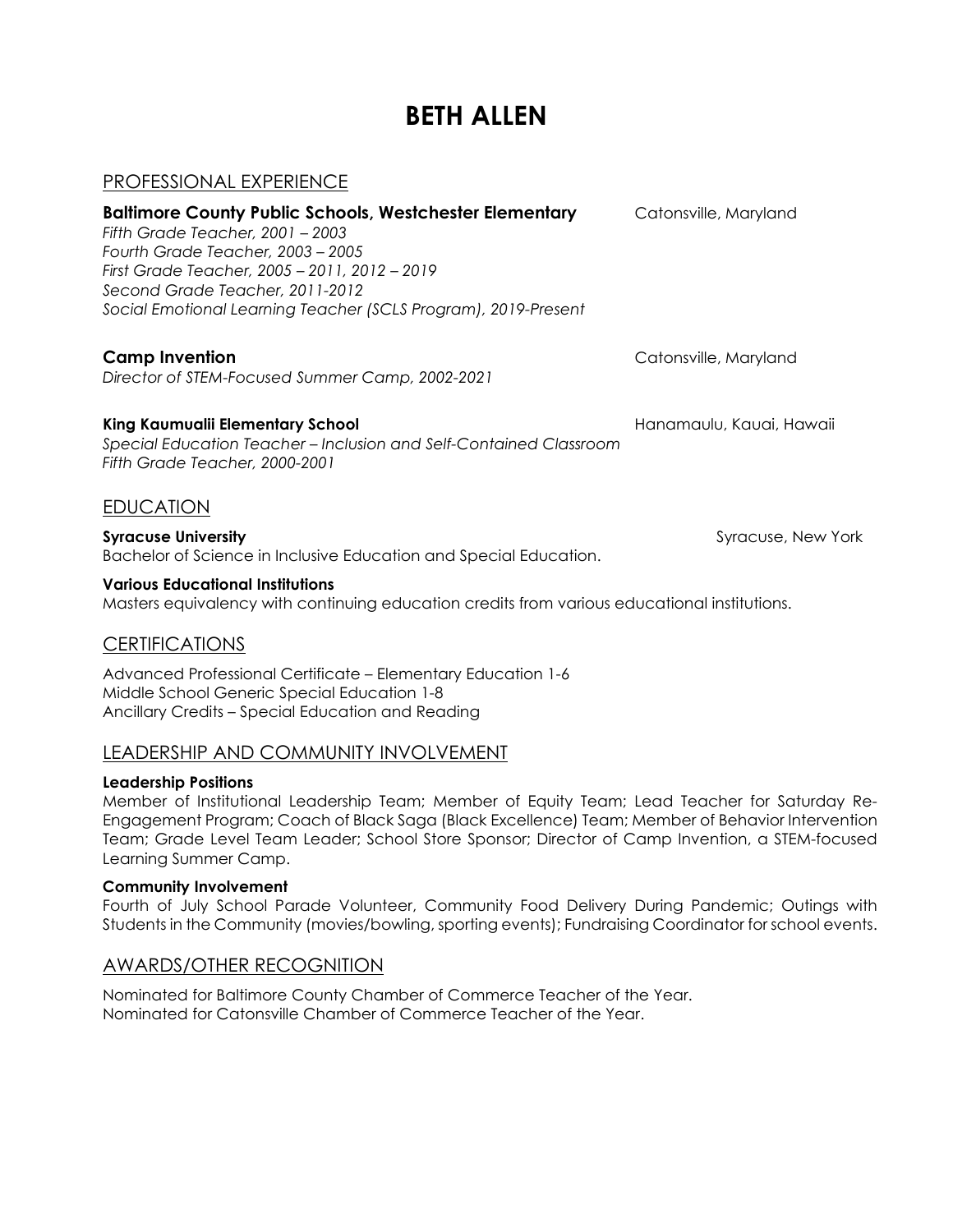#### Beth Allen - Personal Statement

I have been a teacher in Baltimore County Public Schools at Westchester Elementary for the past 21 years. I have held a variety of teaching positions at Westchester – from first grade teacher to fifth grade teacher, and most recently as a Social Emotional Learning Teacher. My new position has given me a new perspective and insight into my school as a whole. It has allowed me to see that despite being talented educators and putting in a tremendous amount of work, many teachers are struggling to handle an increasingly needy student population, an increasingly vocal parent population and a deluge of new administrative tasks.

I work hard to make every student feel seen and heard. From the bus driver to the cafeteria staff, the custodial staff to the teachers in my school, I want all people in the school community to know they are appreciated. I work to build relationships within the community as well. I delivered food to students during the pandemic, provided outings for students like bowling or movies, and often cheer on my students at various sporting events. I know that building relationships is the key to improve the community and school environment.

I was motivated to apply for this position because over the course of the pandemic it became clear that teachers' voices have not been heard. I have worked in Maryland schools long enough to remember a time when teachers were treated by the system as professionals. I understand that teachers know what is best for their students and our current approach significantly underestimates the talent and abilities of our State's teachers and, just as importantly, does a disservice to its students. I want to prioritize providing administrative resources to teachers to help with data entry and other administrative burdens that teachers face so that teachers can do what they have been trained to do – educate students.

I believe that transparency is the key to making the education system fair for all. As a board member, I will aim to work with my colleagues to have clear and open dialogue to make meaningful change. I believe that teachers are the engine of the education system and their voices need to be heard. I will work for them to build a better system for all.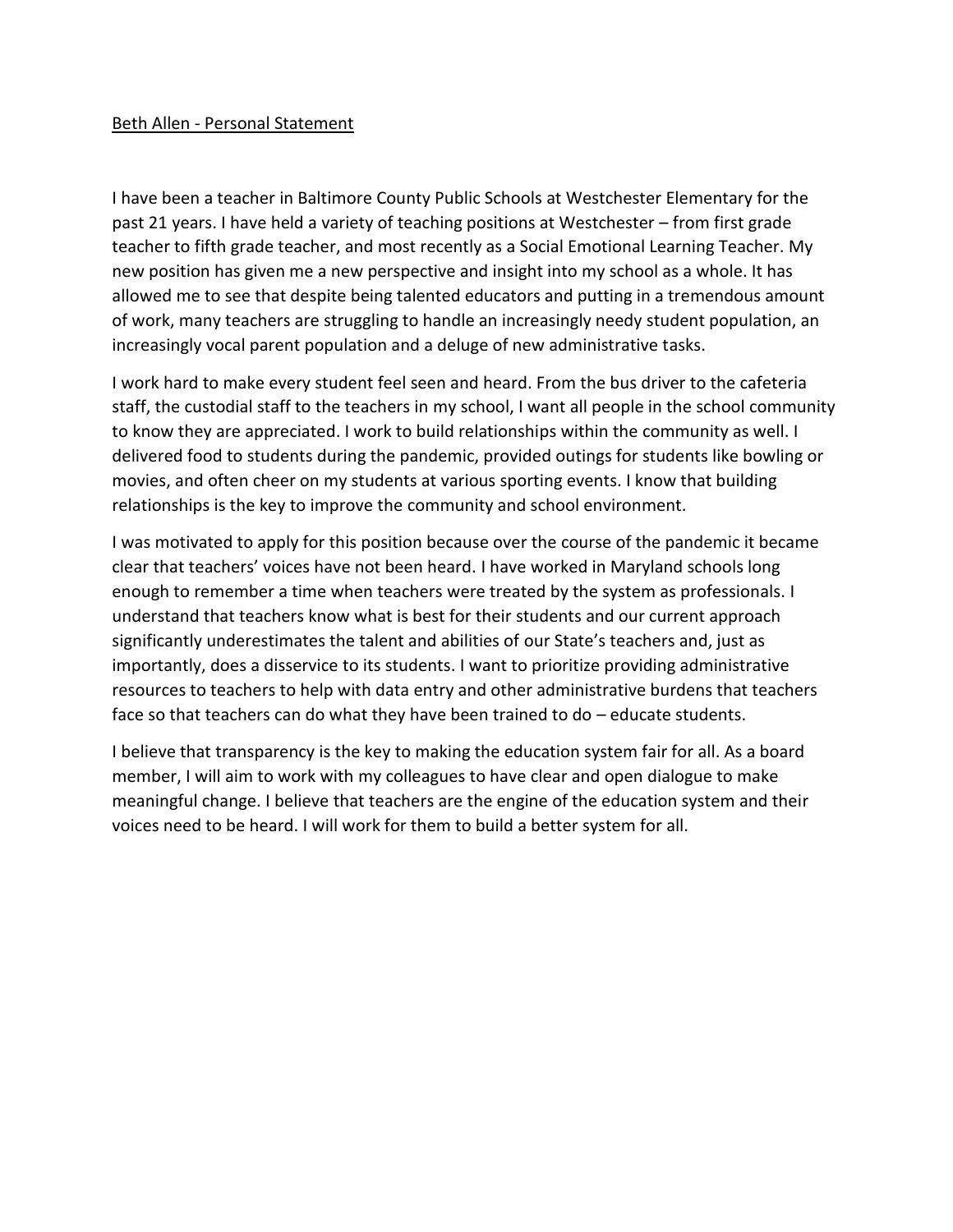Maryland State Board of Education 200 West Baltimore Street Baltimore, Maryland 21201-2595

To Whom it May Concern:

I am writing to express my support for the candidacy of Mary ("Beth") Allen for the teacher member on the Maryland State Board of Education. I have known Ms. Allen for over a decade. I came to know her when she was the first-grade teacher at Westchester Elementary for my two children, James and Maddie. My children are now thriving high schoolers in part because of the wonderful introduction to schooling they had with Ms. Allen.

In particular, here are a few of the things that made my experience as a parent of a child in Ms. Allen's room so wonderful:

- She always made my kids feel like they were special and important;
- She had great communication with parents and had an open door policy;
- I always felt welcome in her classroom;
- Ms. Allen let the kids be kids and have fun but also had high expectations of them;
- She was not a pushover and didn't let the kids steamroll her;
- She advocated for kids and did what she thought was best for them even if it meant more work for her; and
- She would take on the "troubled" students and give them structure and love in order to help them succeed.

In the years since Ms. Allen was my children's teacher, Ms. Allen and I have become friends. From being in the community with Ms. Allen, it is clear that her impact on our community has been enormous. It is difficult for her to go anywhere without a parent or former student coming up to her and saying "hi." With each interaction, it is obvious that Ms. Allen not only remembers children she taught from 10, 15 and 20 years ago (which is no small feat!) but that the students and parents still value their connection.

All of this shows how good Ms. Allen is at building relationships to achieve success. It is that same quality that would make her an excellent teacher member on the Maryland State Board of Education.

I am also a teacher in Maryland. I teach fourth grade in the Howard County Public School System, and I know how special Ms. Allen is as both a teacher and a person. With the growing demands on teachers and the increasing number of teachers exiting the profession, I think it is important to have a teacher with experience that has creative ideas about how to tackle the problems facing our students and teachers. I think Ms. Allen is that person and that is why I support her candidacy.

Sincerely,

Myd

Amy Kelly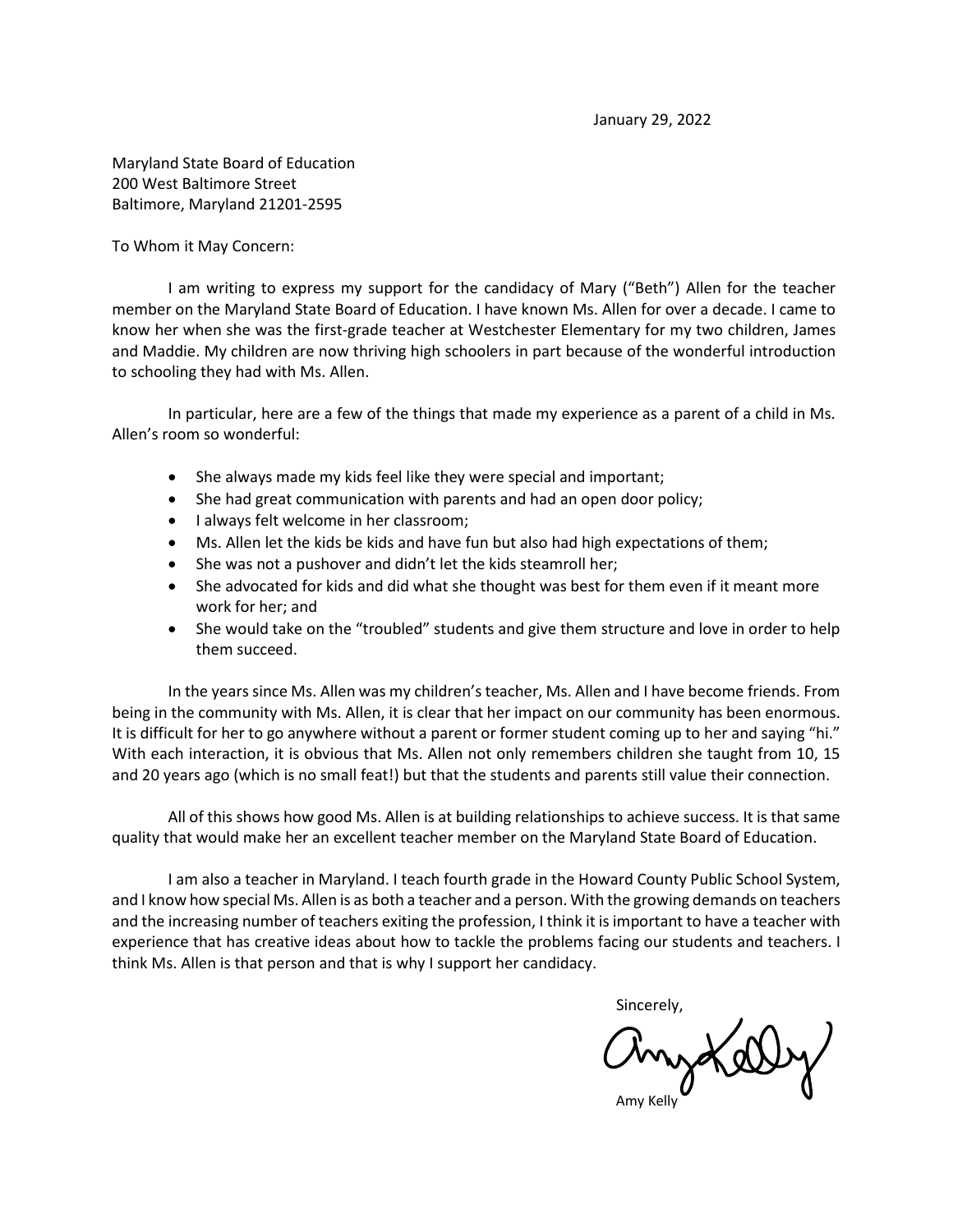January 31, 2022

Maryland State Board of Education 200 West Baltimore Street Baltimore, Maryland 21201-2595

To Whom it May Concern:

 I am writing to recommend Beth Allen for the teacher member position on the Maryland State Board of Education. I have worked with Beth since she joined Westchester Elementary in 2001. She is a hardworking and dedicated teacher and would be an excellent addition to MSBOE.

 Beth is not only incredibly smart and creative but she cares about students and the community. She will communicating with parents to make sure they are informed and aware of their child's needs and spend her nights and weekends planning individualized lessons, creating innovative bulletin boards and progress.

 ability to figure out how to give these students what they need to enjoy learning and be successful students and people. Beth has a special place in her heart for children with special needs – whether the needs are educational, social, behavioral or economic. She gives these children special attention and has a unique

 teachers, I am confident that she will serve as a powerful and thoughtful voice for teachers. She also happens to be one of my favorite people in the world. It is important to Beth that both students and teachers be given the chance to succeed. As a voice for

She has my highest recommendation.

Sincerely,

Lynnette Haynes First Grade Teacher Westchester Elementary